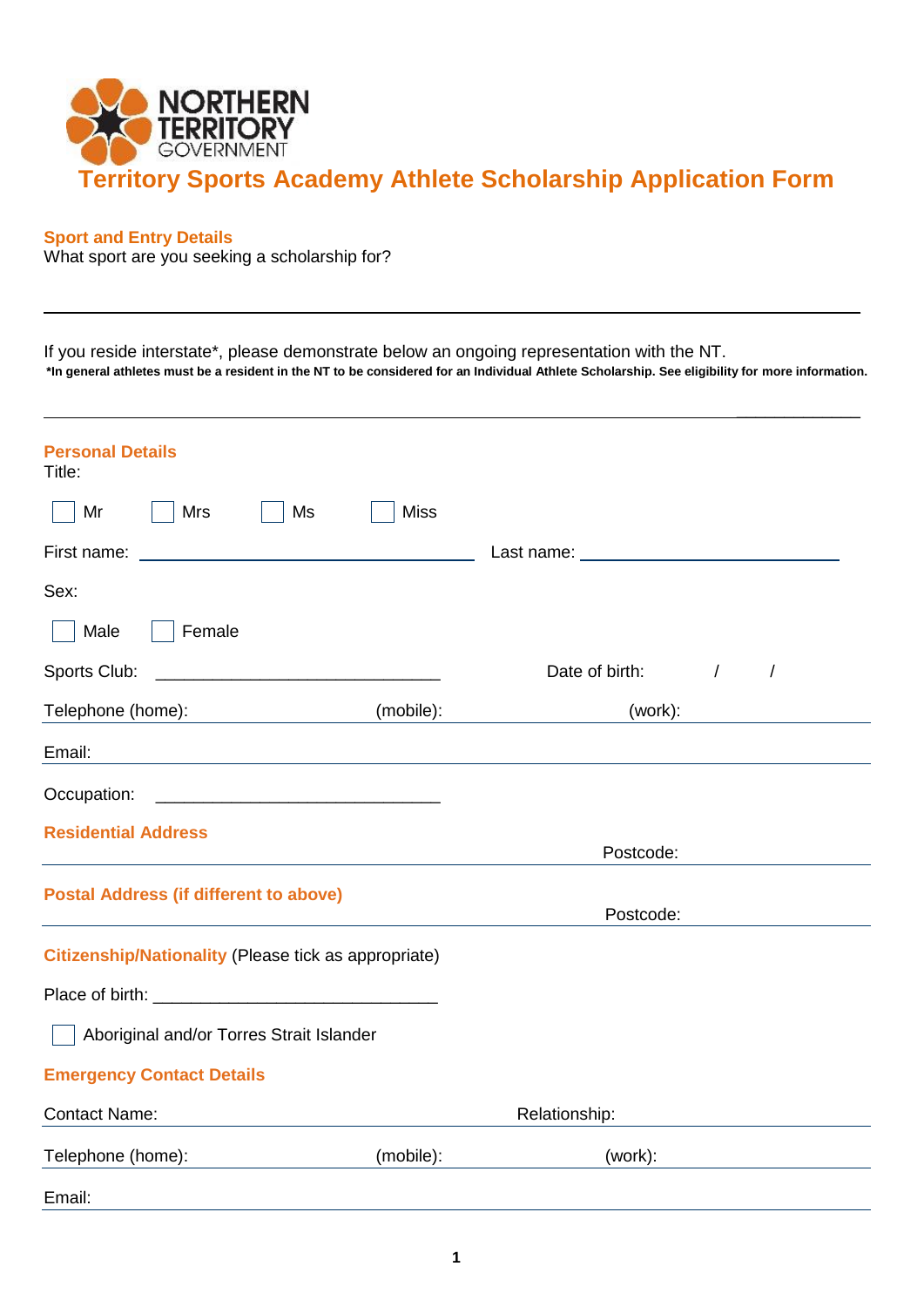# **Performance Selection Criteria**

Eligibility for an TSA scholarship is contingent upon being classified in one of the following five categories. These categories are based on the Australian Institute of Sport (AIS) Athlete Categorisation Framework.

| Category            | <b>Description</b>                                                                                                                                                                                                             |
|---------------------|--------------------------------------------------------------------------------------------------------------------------------------------------------------------------------------------------------------------------------|
| 1. Podium           | Athlete who had a medal performance at a world championship (or<br>equivalent) event in the previous 24 months and is considered capable<br>of winning a medal at the next world championship (or equivalent)<br>event.        |
| 2. Podium Ready     | Athlete who placed fourth to eighth at the most recent world<br>championship (or equivalent) event and is considered capable of<br>progressing to Podium in the next two years.                                                |
| 3. Podium Potential | Athlete who is considered capable of progressing to at least Podium<br>Ready in the next two years.                                                                                                                            |
| 4. Developing       | Athlete who is considered capable of progressing to at least Podium<br>Potential in the next two years OR an athlete that has signed a contract<br>with a team competing in a national professional competition (or better).   |
| 5. Emerging         | Athlete who is considered capable of progressing to at least Developing<br>in the next two years OR an athlete with capability to achieving national<br>professional competition (or better) status within one to three years. |

The National Sporting Organisation (NSO) is required to confirm your selection as a categorised athlete.

# **National Sporting Organisation Endorsement**

This section must be signed by your NSO.

| I certify that this athlete is a categorised athlete Level |  |
|------------------------------------------------------------|--|
|                                                            |  |

I certify that athletes with the level of categorisation stated above are eligible in Australia for (and currently receive) National Institute Network (NIN) support services from the other organisations in the NIN. These organisations include:

\_\_\_\_\_\_\_\_\_\_\_\_\_\_\_\_\_\_\_\_\_\_\_\_\_\_\_\_\_\_\_\_\_\_\_\_\_\_\_\_\_\_\_\_\_\_\_\_\_\_\_\_\_\_\_\_\_\_\_\_\_\_\_\_\_\_\_\_\_\_\_\_\_\_\_\_\_\_\_\_\_\_\_\_\_\_

The support services that this level of athlete is eligible for includes:

| Name of organisation:            |     |       |  |  |
|----------------------------------|-----|-------|--|--|
| Name (please print):             |     |       |  |  |
| Position:                        |     |       |  |  |
| Phone:                           |     |       |  |  |
| Email:                           |     |       |  |  |
| Endorsed:                        | Yes | No    |  |  |
| If no, please comment: _________ |     |       |  |  |
| Signature:                       |     | Date: |  |  |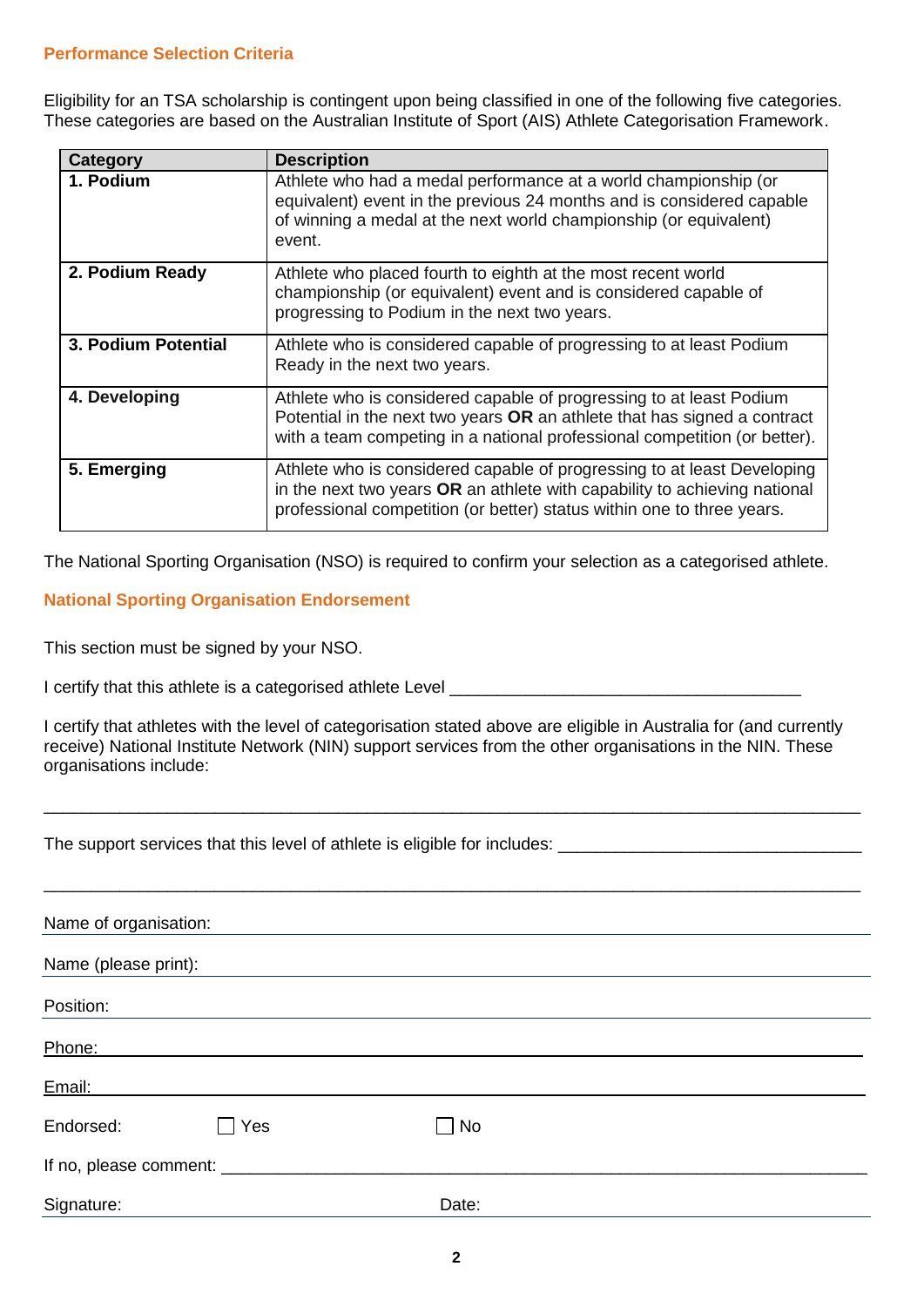# **Peak Sporting Body of the Northern Territory (PSB) endorsement**

This section must be signed by your PSB. If this is not possible for any reason please obtain NSO endorsement.

I certify that the athlete is a registered member of our organisation and meets the performance selection criteria. All information in this application and in any attachments are to my knowledge true and correct in every detail.

| Name of Organisation: |            |                   |  |
|-----------------------|------------|-------------------|--|
| Name (please print):  |            | Position:         |  |
| Endorsed:             | <b>Yes</b> | $\blacksquare$ No |  |
| Signature:            |            | Date:             |  |

# **Other Scholarships, Sponsorships and Club Agreements**

Please provide details of other current Scholarship/s and/or Club Agreements (e.g. letter of intent, contract) you have entered into. Attach copies of terms and conditions which may have implications for your scholarship with the Territory Sports Academy.

# **OTHER SCHOLARSHIPS**

| <b>Scholarship Provider</b> | <b>Scholarship Type</b> | <b>Start Date</b> | <b>End Date</b> |
|-----------------------------|-------------------------|-------------------|-----------------|
|                             |                         |                   |                 |
|                             |                         |                   |                 |

## **SPONSORSHIPS**

(Sponsorship Categories: A – Under \$5,000; B - \$5,000-\$10,000; C - \$10,000+

| . <u>.</u> .<br><b>Sponsor</b> | <b>Start date</b> | <b>End Date</b> | <b>Sponsorship Category</b><br>(Check one) |
|--------------------------------|-------------------|-----------------|--------------------------------------------|
|                                |                   |                 | $\Box$ A (Under \$5,000)                   |
|                                |                   |                 | $\Box$ B (\$5,000 to \$10,000)             |
|                                |                   |                 | $C$ (Above \$10,000)                       |
|                                |                   |                 |                                            |

Please cross out any incorrect information and provide correct details

## **NATIONAL SPORTING ORGANISATION / CLUB AGREEMENTS**

| <b>Agreement (Please</b><br>tick) |           | If yes, NSO/Club Name | <b>Start date</b> | <b>End Date</b> |
|-----------------------------------|-----------|-----------------------|-------------------|-----------------|
| $\Box$ Yes                        | $\Box$ No |                       |                   |                 |
|                                   |           |                       |                   |                 |

## **Privacy**

Personal information held by the TSA will be protected in accordance with the TSA [Privacy Notice.](https://dtc.nt.gov.au/sport-and-recreation/northern-territory-institute-of-sport/athlete-scholarships)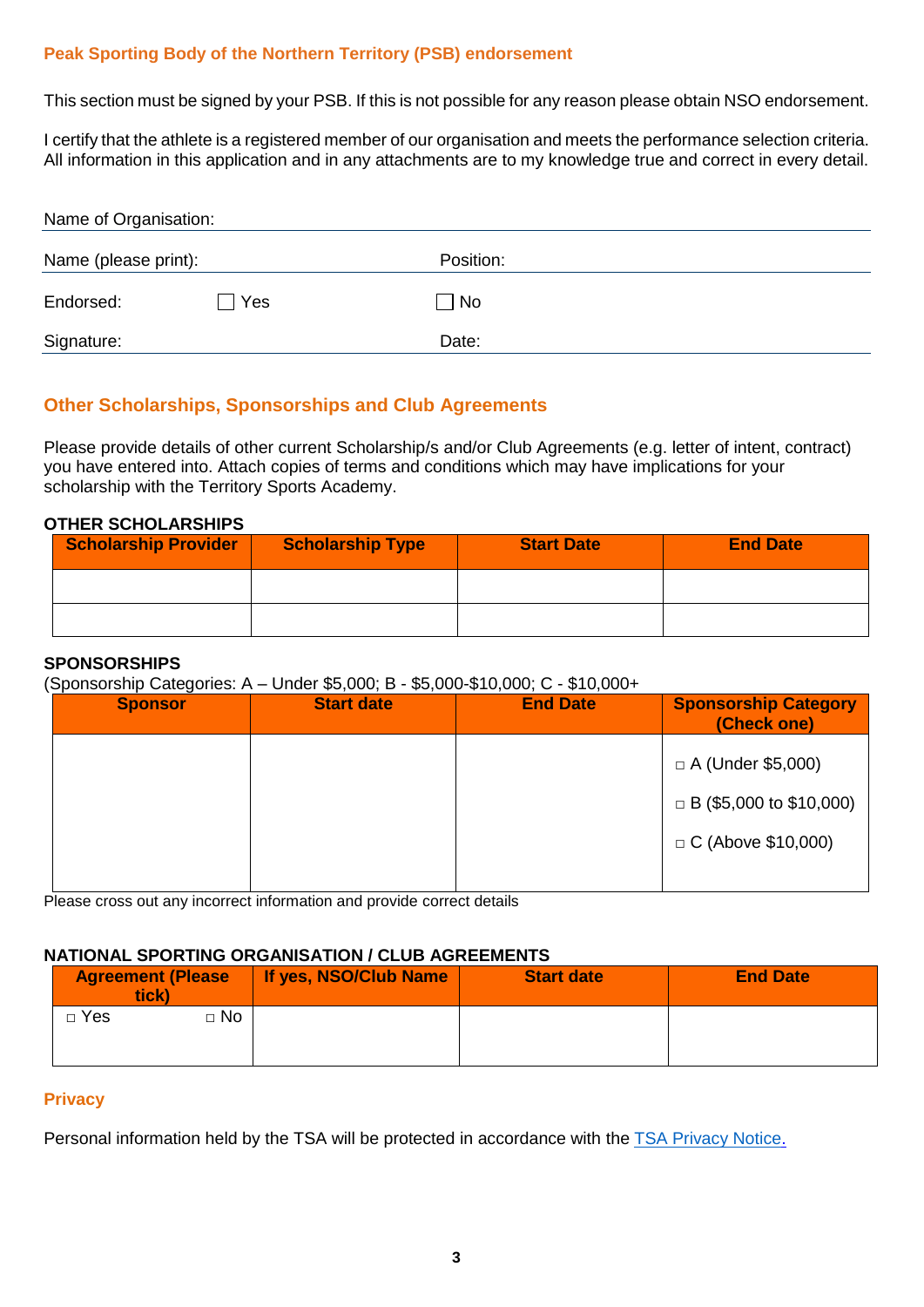# **Local and National Coach/es Details**

This section must be completed by the local/personal coach responsible for the coaching and management of the athlete.

| <b>Local Coach Name:</b>                                                                                                                                                                                                          |           |           |  |
|-----------------------------------------------------------------------------------------------------------------------------------------------------------------------------------------------------------------------------------|-----------|-----------|--|
| Address:                                                                                                                                                                                                                          |           |           |  |
| Telephone (work):                                                                                                                                                                                                                 | (home):   | (mobile): |  |
| Email:                                                                                                                                                                                                                            |           |           |  |
| Sport's accreditation level or equivalent:                                                                                                                                                                                        |           |           |  |
| National Coach/es Name (if relevant):                                                                                                                                                                                             |           |           |  |
| Telephone (work):                                                                                                                                                                                                                 | (mobile): |           |  |
| Email:                                                                                                                                                                                                                            |           |           |  |
| $\mathbf{r}$ , and the second contract of the second contract of the second contract of the second contract of the second contract of the second contract of the second contract of the second contract of the second contract of |           |           |  |

# **Local Coach Declaration (NT based only)**

#### $I,$   $\blacksquare$

1) I agree to:

- develop and maintain a detailed competition and training plan;
- provide clear athlete objectives and develop an individual athlete plan, in conjunction with Territory Sports Academy (TSA) service providers, that delivers the athlete's daily training environment. Communicate with TSA service providers regularly as required to maintain the accuracy of the individual plan;
- attend two meetings with the TSA Senior Management staff as a minimum per annum;
- comply with all TSA policies and procedures especially Athlete Disciplinary Process, Member Protection, Supplementation, Working with Children, Anti-Doping and ensure any accreditation requirements are complete prior to commencement of the athlete's scholarship;
- ensure the athlete's TSA budget (if available) is prioritised towards adding value to the athlete's training and competition program;
- coach and oversee the athlete in the sports' technical and tactical training;
- attend TSA based training sessions on a regular basis;
- attend and be developed in the pillars of the TSA Coach Development Program, and implement these principles into the athlete's training program; and
- **be accredited in coaching sport.**
- 2) I agree to my personal information being collected, used and disclosed by the TSA for:
	- a. the Athlete Management System and for the purposes described in the TSA Privacy Notice;
	- b. the purpose of determining or verifying the athlete's eligibility for the scholarship and managing the scholarship;
	- c. business intelligence purposes in relation to the scholarship, such as for compilation or analysis of statistics, auditing purposes and seeking feedback; and
	- d. any other matters related to the administration of the scholarship.
- 3) If I have provided personal information of another individual to the TSA, I warrant that I have informed the person to whom the personal information relates that the personal information will be provided to the TSA and of the TSA' intended use of this information, and that I have obtained consent from all such persons to allow the TSA to use and disclose their personal information in this manner.
- 4) I have read the TSA Privacy Notice and fully understand my rights.

I have read and agree on the TSA' servicing philosophy as outlined below:

- **The TSA service model has an emphasis on an integrated, in house, multi-disciplinary team approach;**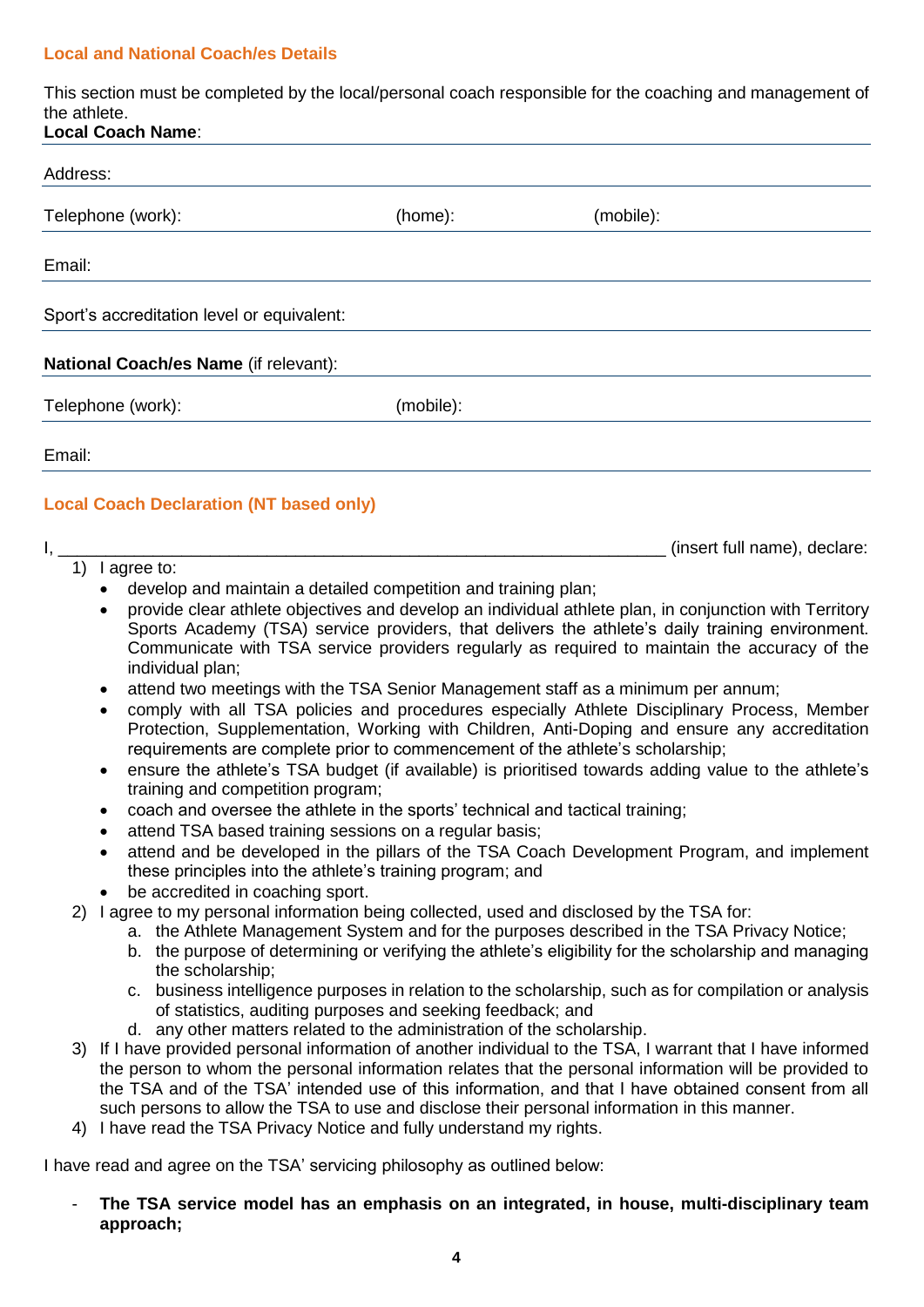- **The TSA expertise and services are to be recognised and respected, by athletes and coaches, as an integral and significant component of an athlete's scholarship;**
- **The TSA believes in a holistic approach to athlete development and seeks to prepare skilled, self-reliant, motivated, committed, knowledgeable and well-rounded people;**
- **The TSA believes that while the communication of key objectives for TSA athlete development remains firmly with the coach, they must be developed in consultation with TSA service and program staff.**

Signature: Date: Date:

# **Sport Science Servicing and Signatures**

I, \_\_\_\_\_\_\_\_\_\_\_\_\_\_\_\_\_\_\_\_\_\_\_\_\_\_\_\_\_\_\_\_\_\_\_\_\_\_\_\_\_\_\_\_\_ (insert full name of the athlete), declare:

- (a) The information provided to TSA in this form is correct and complete.
- (b) Prior to being offered and accepting a TSA scholarship, I (the athlete) understand that I may be required to undergo a period involving training and assessment.
- (c) I consent to participating in all training and assessments that the Territory Sports Academy (TSA) considers relevant, including the assessments described in Schedule 1 of this form, at my own risk. (d) I understand that:
	- (i) I will be undertaking physical exercise at or near the extent of my capacity and there is possible risk in the physical exercise at that level, including episodes of transient light-headiness, fainting, abnormal blood pressure, chest discomfort and nausea;
	- (ii) I will be undertaking activities that involve risks and dangers of serious bodily injury, including but not limited to disability, paralysis and death; and
	- (iii) these risks and dangers may be caused by my own actions, or inactions, or the actions or inaction of others participating in the training and assessment sessions.
- (e) I agree to inform the staff member conducting the training and assessment sessions about any illness, injury, limitation or physical defect I have prior to commencement of any training and assessment.
- (f) I understand that I can withdraw my consent to participate in training and assessment sessions, freely, at any time before or during the training and assessment session without any effect on my eligibility for the TSA scholarship.
- (g) I agree to my personal information being collected, used and disclosed by the TSA for:
	- (i) the Athlete Management System and for the purposes described in the TSA Privacy Notice;
	- (ii) the purpose of determining or verifying my eligibility for the TSA scholarship and managing the scholarship;
	- (iii) business intelligence purposes in relation to the scholarship, such as for compilation or analysis of statistics, auditing purposes and seeking feedback; and
	- (iv) any other matters related to the administration of the scholarship.
- (h) I understand that I can withdraw my consent regarding the collection, use and disclosure of my personal information at any time by notifying TSA.
- (i) I understand that the information obtained from my training and assessment sessions may be used, in de-identified form, for statistical or scientific research purposes and that information may be published in related scientific papers or journals.
- (j) I agree to release and indemnify, and agree to keep indemnified, the TSA, its employees, agents, and contractors against all costs, damages, losses, liabilities and expenses (the **liability**) whatsoever arising in connection with my participation in any training and assessment sessions. My liability to indemnify the TSA will be reduced proportionately to the extent that any negligent or other tortious act or omission of the TSA contributed to the liability. By signing this I declare that I wish to be considered for entry to the Territory Sports Academy. This document is contractual in nature such that the exclusion, release and indemnity can be enforced as contractual terms. I understand that if I withdraw my consents set out above (except the withdrawal of consent under paragraph (h) above), or provide incorrect or incomplete information, I may not be eligible for the TSA scholarship.

Signature: Date: Date:

**For applicants under 18 years of age, the parent, guardian or custodian who is the first legal point of contact must complete and sign below.**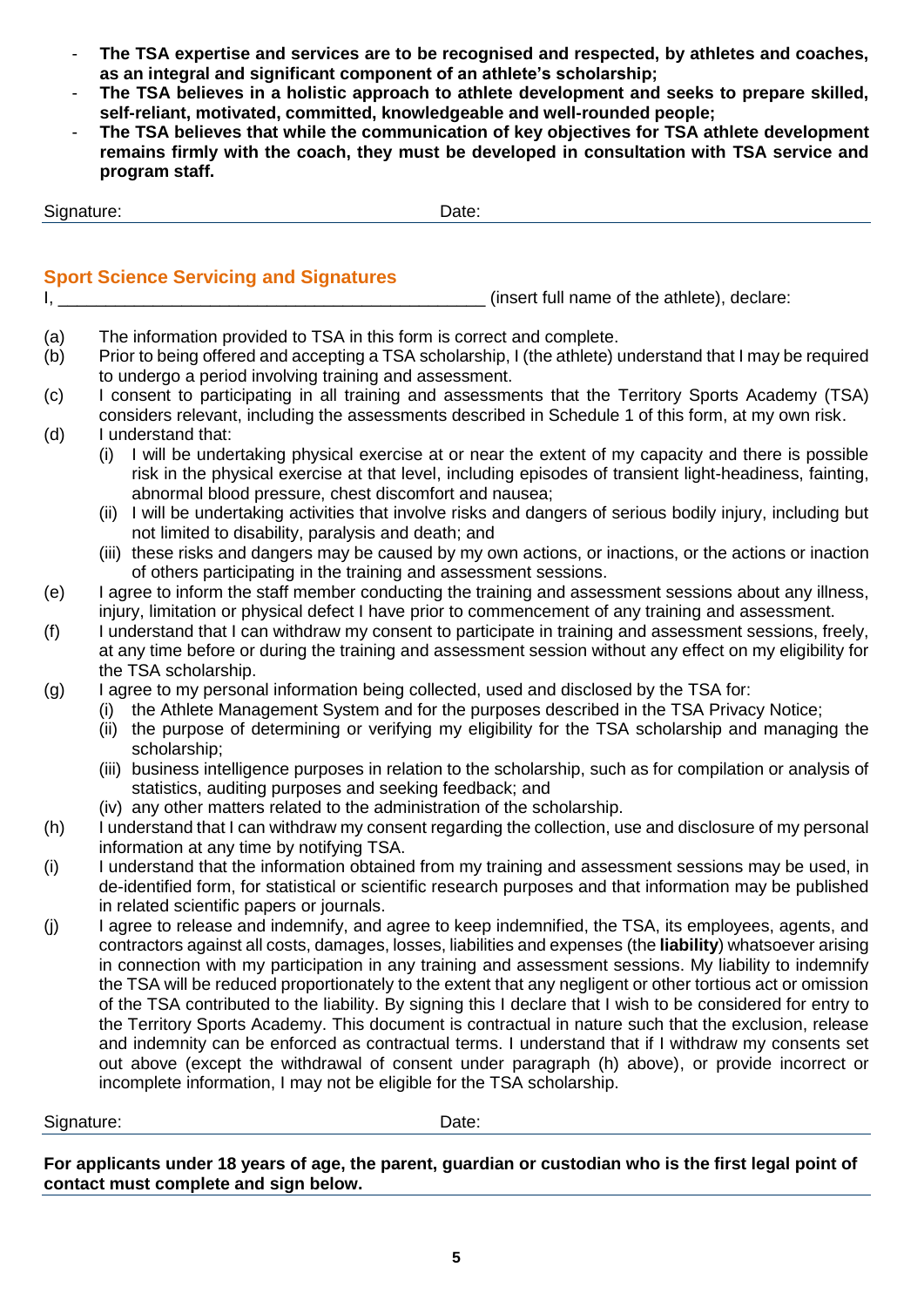legal parent or guardian, I acknowledge and agree to the terms set out above, including consenting to my child's participation in the TSA training and assessment sessions and the collection, use and disclosure of his/her personal information for the purposes described above, and I agree to release and indemnify the TSA, its employees, agents, contractors against all costs, damages, losses, liabilities and expenses whatsoever arising in connection with my child's participation in the training and assessment sessions.

Signature: Date: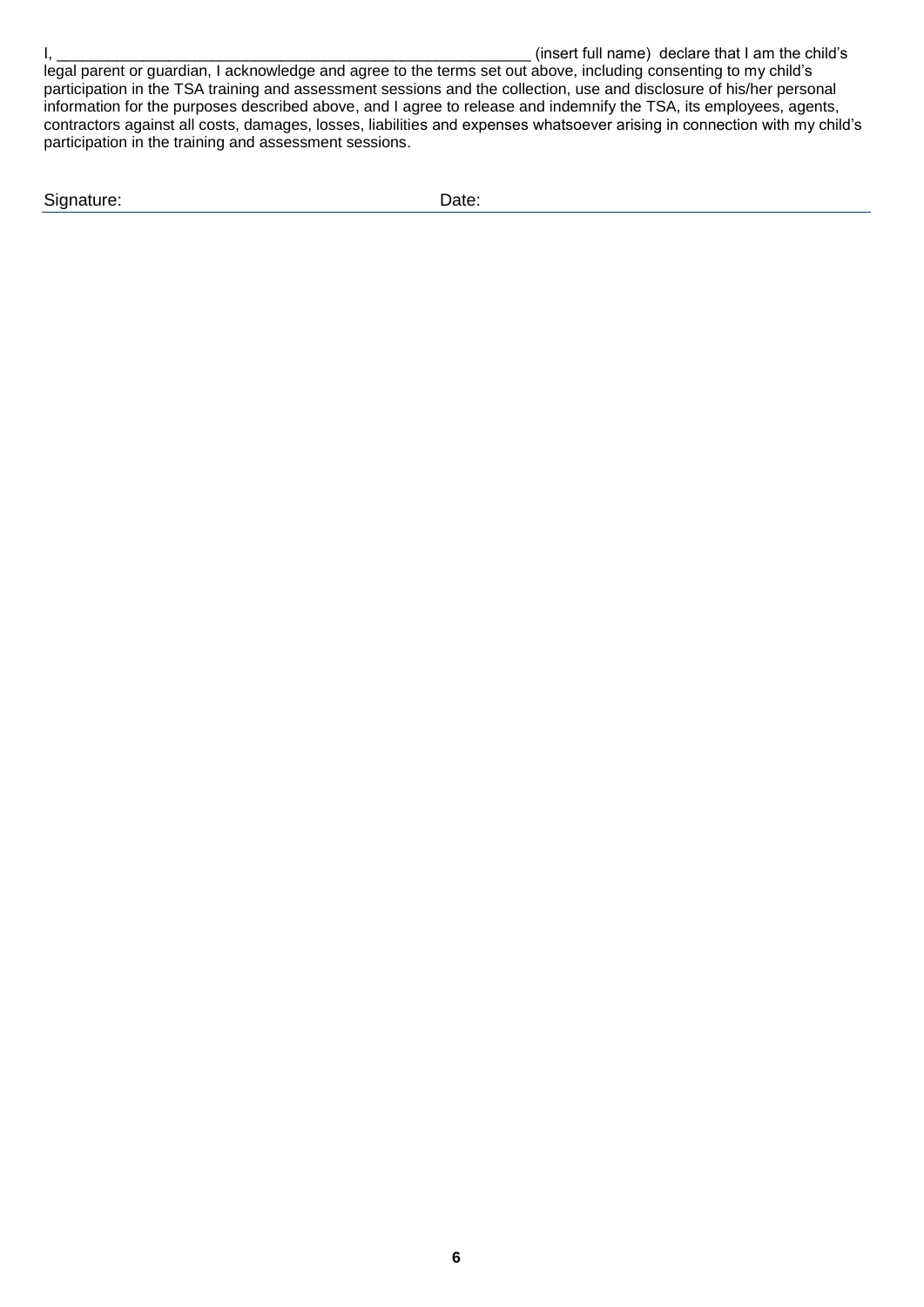# **SCHEDULE 1 SPORT SCIENCE SERVCING EXPLANATIONS**

*Endurance*

## **MAXIMAL AEROBIC POWER**

#### **Purpose:** *To predict your aerobic power*

**Procedure:** Testing is conducted on a treadmill or cycle ergometer commencing with a light workload that increases a standardised period throughout the test. Ventilation is monitored by breathing through a mouthpiece with a small clamp on the nose to ensure all expiration/inspiration cycles travel via the mouth.

## **MULTISTAGE FITNESS TEST**

**Purpose:** *To predict your aerobic power*

**Procedure:** A 20m shuttle run to exhaustion is undertaken by the Athlete according to audible cues. The time between cues decreases over time to elicit a maximal workload for prediction of aerobic power.

#### **HEART RATE**

**Purpose:** *To estimate cardiovascular strain and exercise intensity*

**Procedure:** Your heart rate will be continuously measured by a heart rate monitor worn across the chest which transmits to a receiver worn on the wrist.

*Anaerobic / Speed / Agility*

#### **VERTICAL JUMP**

**Purpose:** *To measure your lower body power.*

**Procedure:** The Athlete performs a maximal jump effort from a standing or moving position to displace markers of a known height.

#### **SPRINTS**

*Purpose: To determine acceleration and speed.*

*Procedure*: A series of laser beam timing gates are established at set distances (typically 5, 10, 20, 30 and 40m). The Athlete runs through the gates, breaking the laser beam and producing a time for a given distance.

#### **EARPRICK BLOOD TESTING**

*Purpose: To estimate exercise intensity from blood lactate concentration.*

**Procedure**: A small drop of blood is collected from an ear tip or finger following an incision by a sterile disposable lancet. The procedure is similar to that of diabetics testing their blood sugar levels. The drop of blood is collected and analysed for lactate concentration.

*Strength*

#### **BENCH PRESS**

Purpose**:** *To measure the strength of your chest and shoulders.*

Procedure**:** Lying supine on the bench, the Athlete will complete unassisted repetitions that usually range from 1-6.

#### **BENCH PULL**

Purpose**:** *To measure the strength of your back.*

Procedure**:** Lying prone on the bench, Athletes perform 1-6 unassisted repetitions.

#### **BACK SQUAT**

Purpose**:** *To measure the strength of your legs.*

Procedure**:** Following directions from the strength and conditioning coach, the Athlete will squat the weight to a predetermined depth 1-6 times. Note that some Athletes will be required to undertake leg press testing. The leg press utilises similar muscle groups to the back squat while placing less stress on the upper body.

#### **CHIN UPS**

Purpose**:** *To measure the strength endurance of your back.*

Procedure**:** Following directions from the strength and conditioning coach, the Athlete will perform either a set number of repetitions or chin ups to volitional exhaustion.

*Thermal*

**BODY CORE TEMPERATURE** Purpose**:** *To assess heat strain.*